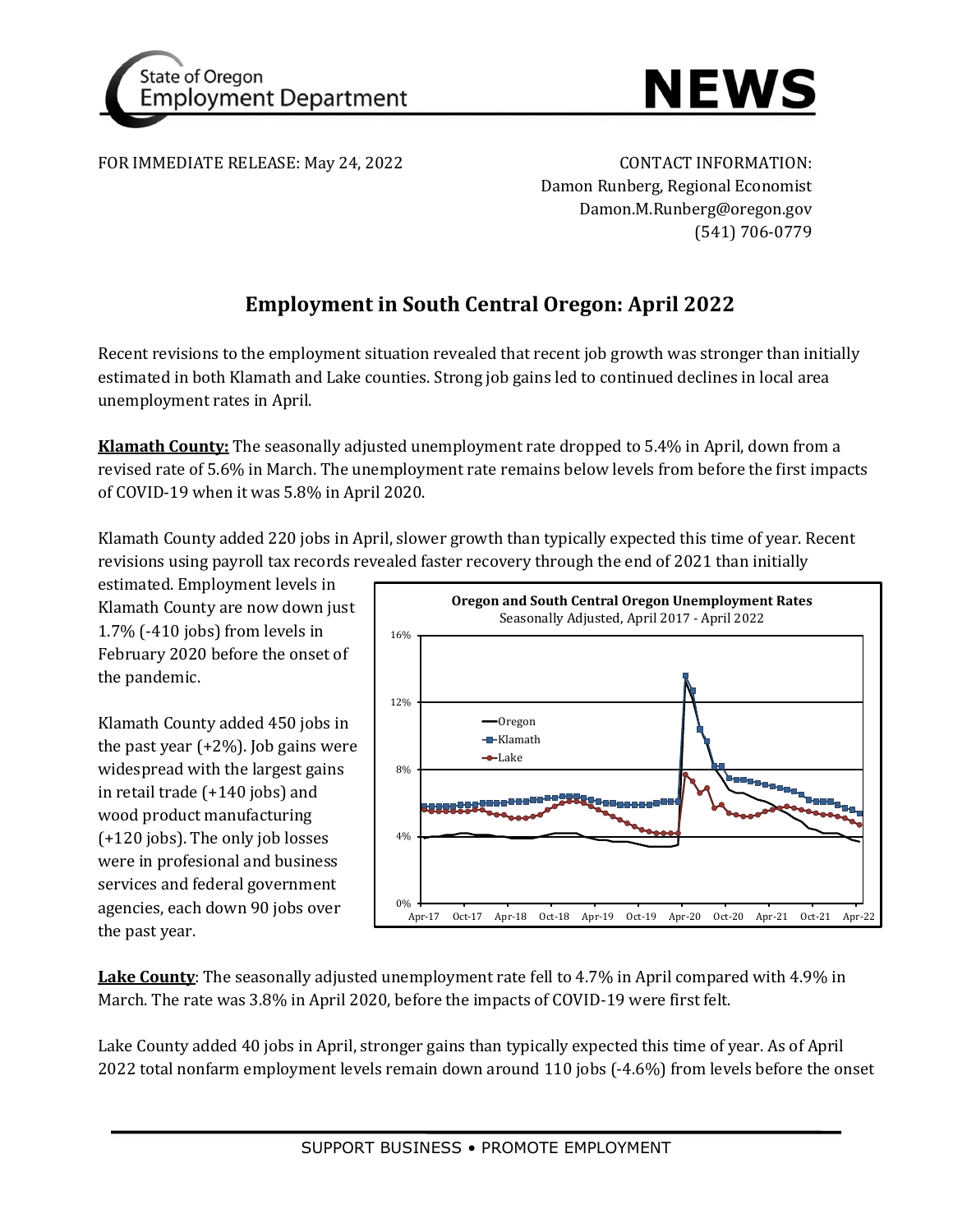of the pandemic in February 2020. The county saw a modest upward revision to total nonfarm employment levels after recent revisions.

Despite the upward revision to employment estimates, Lake County's total nonfarm employment remains down 80 jobs (-3.4%) from last year. These losses are primarily due to declines in federal and local governments and professional and business services, each losing around 20 jobs. There were no notable industry job gains over the past year.

## **Next Press Releases**

The Oregon Employment Department plans to release the May county and metropolitan area unemployment rates on Wednesday, June 22 and the statewide unemployment rate and employment survey data for May on Wednesday, June 15.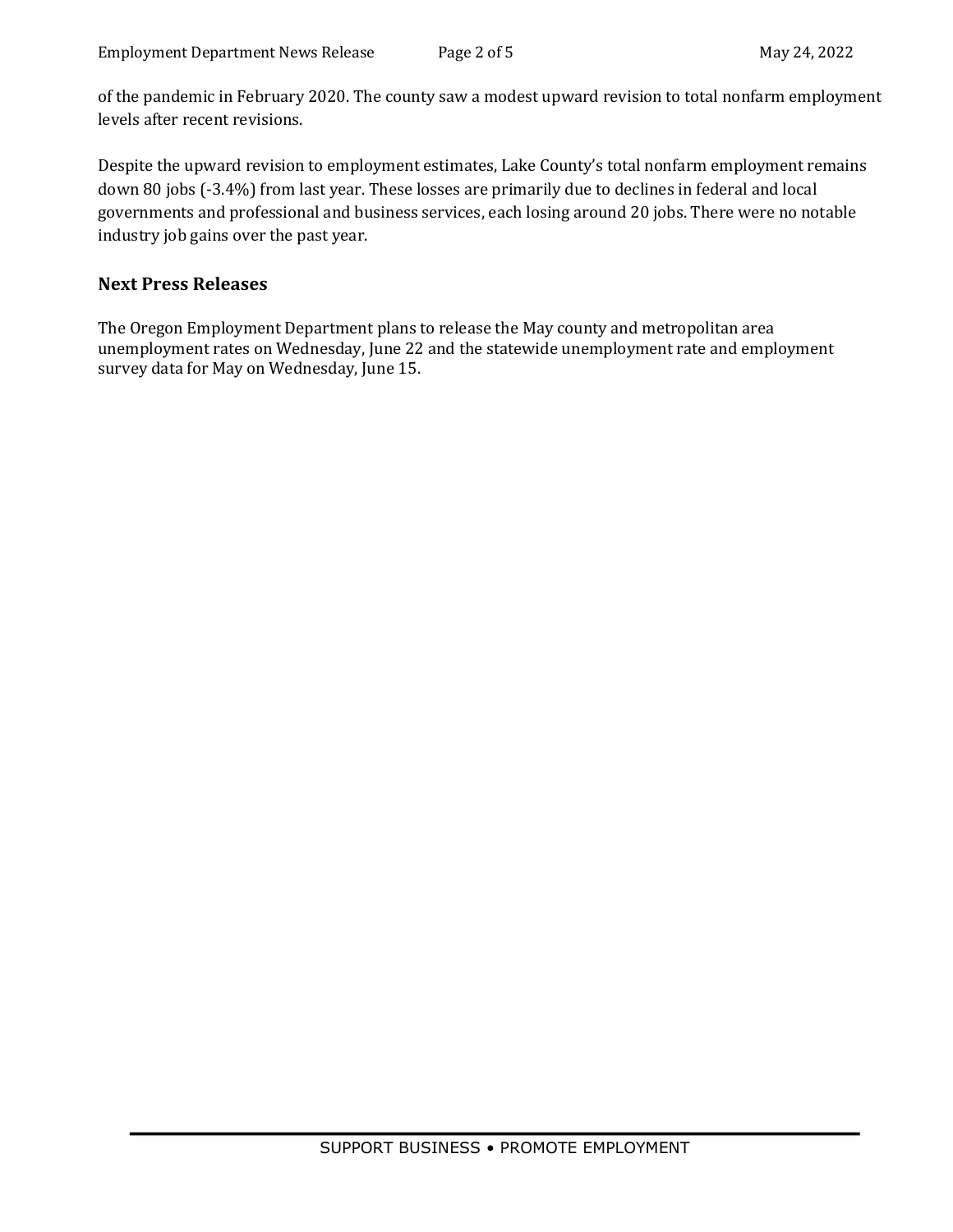

Workforce & Economic Research Division QualityInfo.org May 24, 2022

### **Klamath County Current Labor Force and Industry Employment**

|                                                     |                      |                      |                      | --Change From--      |               |
|-----------------------------------------------------|----------------------|----------------------|----------------------|----------------------|---------------|
|                                                     | <b>April</b><br>2022 | <b>March</b><br>2022 | <b>April</b><br>2021 | <b>March</b><br>2022 | April<br>2021 |
| <b>Labor Force Status</b>                           |                      |                      |                      |                      |               |
| Civilian labor force                                | 30,242<br>1.562      | 30,098<br>1,791      | 29,905<br>2,168      | 144<br>$-229$        | 337<br>$-606$ |
| Unemployed                                          | 5.2%                 | 6.0%                 | 7.2%                 | $-0.8$               | $-2.0$        |
| Unemployment rate                                   | 5.4%                 | 5.6%                 | 7.0%                 | $-0.2$               | $-1.6$        |
| Unemployment rate (seasonally adjusted)<br>Employed | 28,680               | 28,307               | 27,737               | 373                  | 943           |
| <b>Nonfarm Payroll Employment</b>                   |                      |                      |                      |                      |               |
| Total nonfarm employment                            | 22,730               | 22,510               | 22,280               | 220                  | 450           |
| Total nonfarm employment (seasonally adjusted)      | 22,800               | 22,890               | 22,350               | -90                  | 450           |
| Total private                                       | 17,820               | 17,600               | 17,330               | 220                  | 490           |
| Mining, logging, and construction                   | 1,140                | 1,080                | 1,090                | 60                   | 50            |
| Mining and logging                                  | 120                  | 120                  | 120                  | $\Omega$             | $\Omega$      |
| Construction                                        | 1,020                | 960                  | 970                  | 60                   | 50            |
| Manufacturing                                       | 1,810                | 1,800                | 1,710                | 10                   | 100           |
| Durable goods                                       | 1,610                | 1,600                | 1,510                | 10                   | 100           |
| Wood product manufacturing                          | 1,310                | 1,320                | 1,190                | $-10$                | 120           |
| Nondurable goods                                    | 200                  | 200                  | 200                  | $\mathbf{0}$         | 0             |
| Trade, transportation, and utilities                | 4,630                | 4,610                | 4,400                | 20                   | 230           |
| Wholesale trade                                     | 770                  | 770                  | 730                  | 0                    | 40            |
| <b>Retail trade</b>                                 | 3,170                | 3,150                | 3,030                | 20                   | 140           |
| Food and beverage stores                            | 610                  | 610                  | 610                  | 0                    | 0             |
| General merchandise stores                          | 860                  | 870                  | 840                  | $-10$                | 20            |
| Transportation, warehousing, and utilities          | 690                  | 690                  | 640                  | $\mathbf 0$          | 50            |
| Information                                         | 120                  | 120                  | 110                  | 0                    | 10            |
| <b>Financial activities</b>                         | 910                  | 920                  | 880                  | $-10$                | 30            |
| Professional and business services                  | 1,620                | 1,590                | 1,710                | 30                   | $-90$         |
| Education and health services                       | 4,240                | 4,250                | 4,160                | $-10$                | 80            |
| Leisure and hospitality                             | 2,460                | 2,350                | 2,440                | 110                  | 20            |
| Other services                                      | 890                  | 880                  | 830                  | 10                   | 60            |
| Government                                          | 4,910                | 4,910                | 4,950                | 0                    | $-40$         |
| Federal government                                  | 660                  | 650                  | 750                  | 10                   | $-90$         |
| State government                                    | 490                  | 500                  | 490                  | $-10$                | 0             |
| Local government                                    | 3,760                | 3,760                | 3,710                | 0                    | 50            |
| Local education                                     | 2,300                | 2,310                | 2,260                | $-10$                | 40            |

The most recent month is preliminary, the prior month is revised. Prepared in cooperation with the U.S. Department of Labor, Bureau of Labor Statistics.

Civilian labor force includes employed and unemployed individuals 16 years and older by place of residence. Employed includes payroll employment, self-employed, unpaid family workers, domestics, agriculture, and labor disputants. Unemployment rate is calculated by dividing unemployed by civilian labor force.

Nonfarm Payroll Employment: Data are by place of work and cover full- and part-time employees who worked or received pay for the pay period that includes the 12th of the month. The data exclude the self-employed, volunteers, unpaid family workers, and domestics.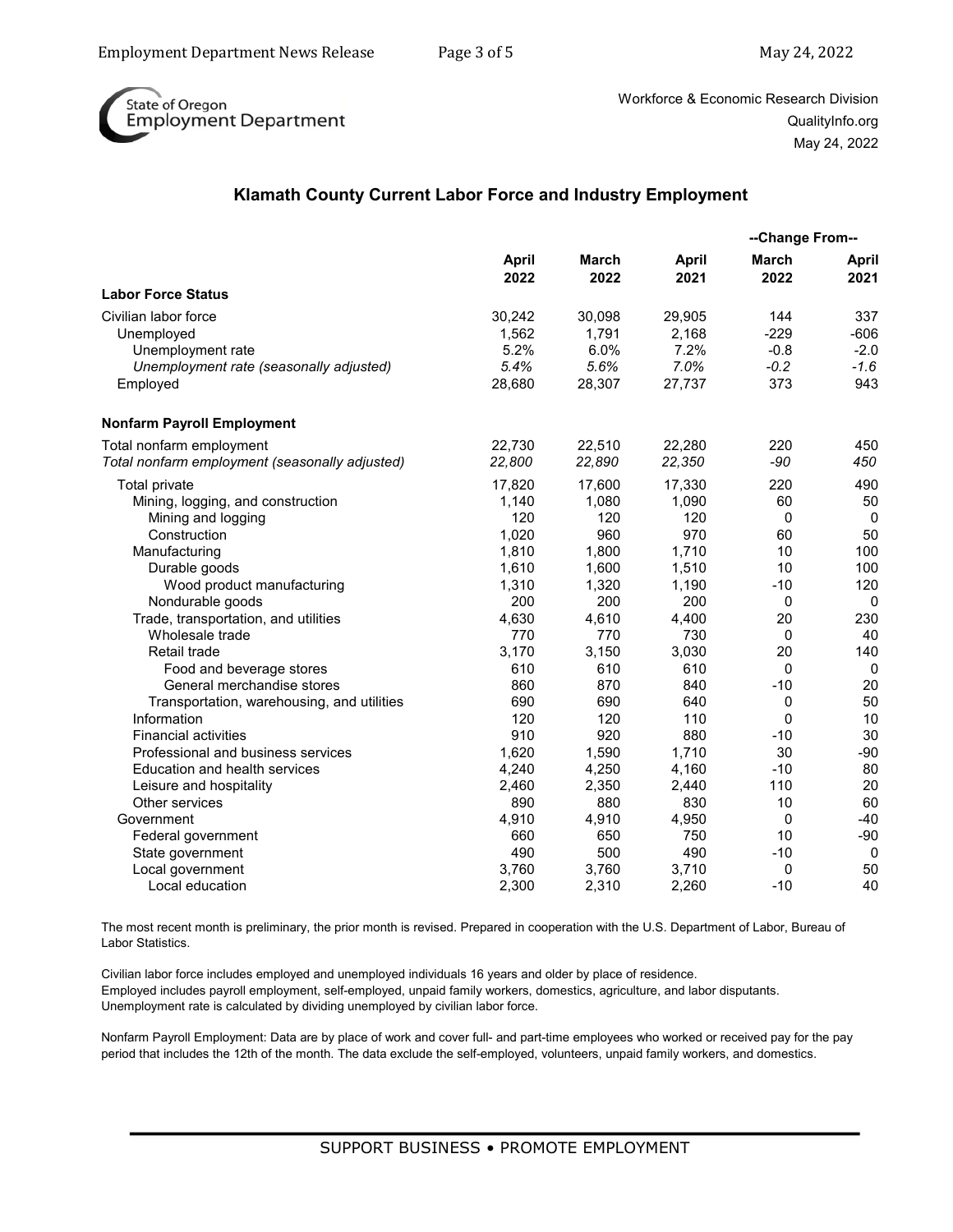

Workforce & Economic Research Division QualityInfo.org May 24, 2022

### **Lake County Current Labor Force and Industry Employment**

|                                                              | April<br>2022 | March<br>2022 | April<br>2021 | --Change From--  |                      |
|--------------------------------------------------------------|---------------|---------------|---------------|------------------|----------------------|
|                                                              |               |               |               | March<br>2022    | <b>April</b><br>2021 |
| <b>Labor Force Status</b>                                    |               |               |               |                  |                      |
| Civilian labor force<br>Unemployed                           | 3,652<br>160  | 3,623<br>215  | 3,734<br>222  | 29<br>$-55$      | $-82$<br>$-62$       |
| Unemployment rate<br>Unemployment rate (seasonally adjusted) | 4.4%<br>4.7%  | 5.9%<br>4.9%  | 5.9%<br>5.6%  | $-1.5$<br>$-0.2$ | $-1.5$<br>-0.9       |
| Employed                                                     | 3,492         | 3,408         | 3,512         | 84               | $-20$                |
| <b>Nonfarm Payroll Employment</b>                            |               |               |               |                  |                      |
| Total nonfarm employment                                     | 2.240         | 2.200         | 2.320         | 40               | $-80$                |
| Total nonfarm employment (seasonally adjusted)               | 2,280         | 2,260         | 2,360         | 20               | -80                  |
| <b>Total private</b>                                         | 1,150         | 1,130         | 1,190         | 20               | $-40$                |
| Mining, logging, and construction                            | 110           | 100           | 100           | 10               | 10                   |
| Mining and logging                                           | 20            | 20            | 10            | $\Omega$         | 10                   |
| Construction                                                 | 90            | 80            | 90            | 10               | $\mathbf 0$          |
| Manufacturing                                                | 220           | 220           | 220           | $\Omega$         | 0                    |
| Trade, transportation, and utilities                         | 330           | 320           | 340           | 10               | $-10$                |
| Retail trade                                                 | 240           | 240           | 240           | 0                | 0                    |
| Information                                                  | 20            | 20            | 20            | 0                | $\mathbf 0$          |
| <b>Financial activities</b>                                  | 40            | 40            | 40            | 0                | $\mathbf 0$          |
| Professional and business services                           | 70            | 70            | 90            | $\Omega$         | $-20$                |
| Education and health services                                | 110           | 120           | 120           | $-10$            | $-10$                |
| Leisure and hospitality                                      | 180           | 170           | 190           | 10               | $-10$                |
| Other services                                               | 70            | 70            | 70            | 0                | 0                    |
| Government                                                   | 1,090         | 1,070         | 1,130         | 20               | $-40$                |
| Federal government                                           | 200           | 180           | 220           | 20               | $-20$                |
| State government                                             | 160           | 160           | 160           | 0                | $\Omega$             |
| Local government                                             | 730           | 730           | 750           | $\Omega$         | $-20$                |

The most recent month is preliminary, the prior month is revised. Prepared in cooperation with the U.S. Department of Labor, Bureau of Labor Statistics.

Civilian labor force includes employed and unemployed individuals 16 years and older by place of residence. Employed includes payroll employment, self-employed, unpaid family workers, domestics, agriculture, and labor disputants. Unemployment rate is calculated by dividing unemployed by civilian labor force.

Nonfarm Payroll Employment: Data are by place of work and cover full- and part-time employees who worked or received pay for the pay period that includes the 12th of the month. The data exclude the self-employed, volunteers, unpaid family workers, and domestics.